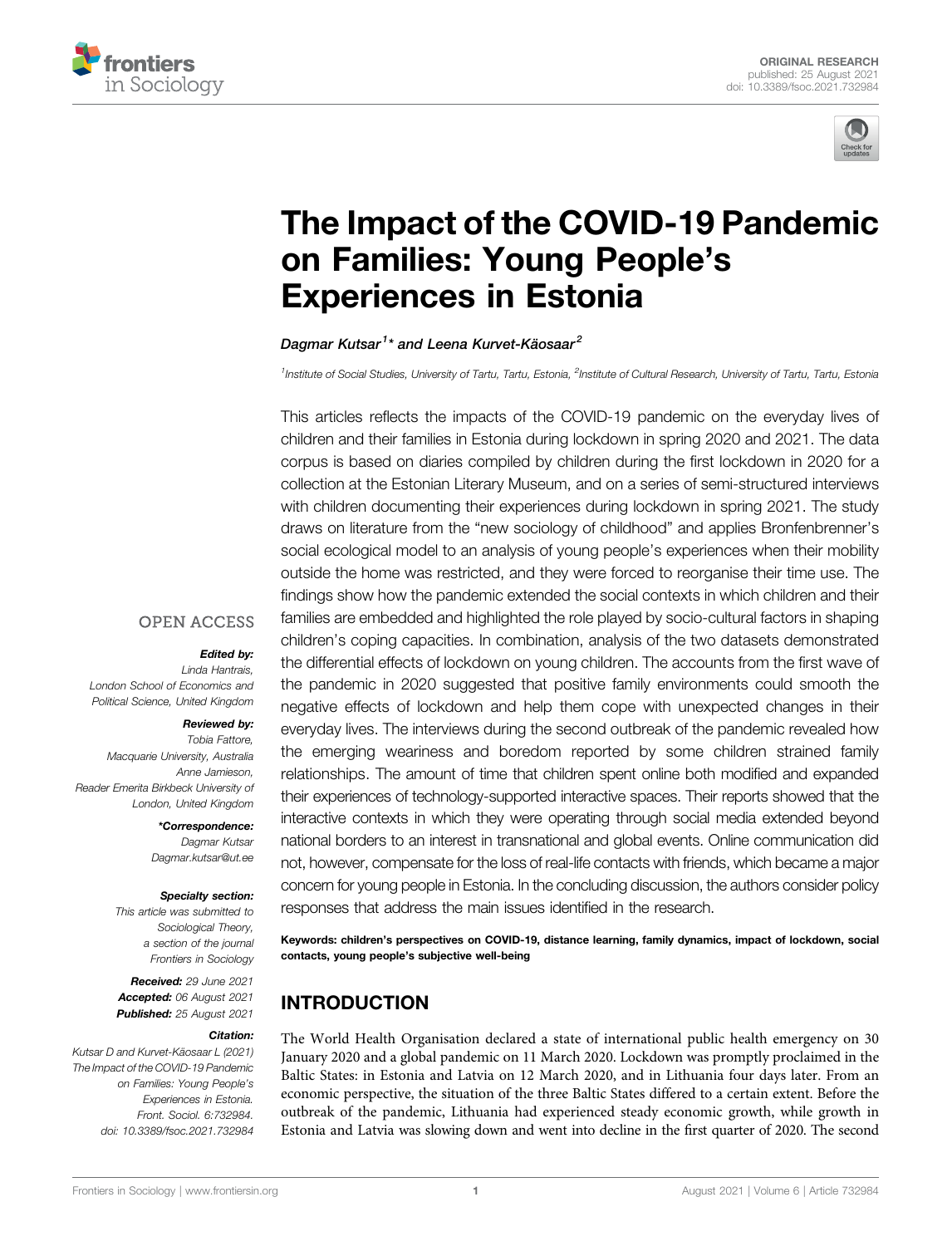quarter of 2020 was difficult in all three Baltic States, but the decline in GDP remained well below the EU27 average of −14%: it was lowest in Estonia (−4.6%) and highest in Latvia (−8.9%). A similar trend occurred in the unemployment rate: it increased least in Estonia and most in Latvia, while remaining below the EU average [\(Parliament of Estonia Foresight Centre, 2020b](#page-10-0)). The Bank of Latvia [\(Parliament of Estonia Foresight Centre, 2020a\)](#page-10-1) noted that during the first wave of the pandemic, Estonia had disbursed more in support measures than Latvia and Lithuania, and furlough support was also more generous: 0.9% of GDP compared to 0.8% in Lithuania and 0.3% in Latvia.

In mid-October 2020, Estonia, Latvia and Lithuania were among the EU member states with the lowest COVID-19 infection and death rates in the EU. Estonia also reported the lowest numbers among the Baltic States ([Our World in Data,](#page-10-2) [2021](#page-10-2)). Like most other Central and Eastern European countries, all three Baltic States had been relatively untouched by the first wave of the pandemic in March−April 2020. The second outbreak started in late October 2020 and peaked on 25 December 2020 in Lithuania and on 17 March 2021 in Estonia. Rates in Latvia fluctuated between the two dates. By June 2021, the number of confirmed new cases per million inhabitants had fallen to 130 in Latvia, 119 in Lithuania and 68 in Estonia; the deaths rates (rolling 7-days average) had fallen to 3.3 for both Latvia and Lithuania and 1.4 for Estonia.

The COVID-19 pandemic not only halted economic growth, it also constituted a huge challenge to health care capacity. Until the onslaught of the pandemic, Baltic societies had not experienced any major public health problems in recent years. As in other Western countries, the pandemic gave a new prominence to the role of scientists in informing political decisions and the ways in which government policies were communicated to the public.

The first lockdown was proclaimed on 12 March 2020 and was due to last until 1 May 2020 but was then extended to 17 May 2020. The second lockdown was in force from 11 March 2021 to 25 May 2021. Lockdown during the two waves of the pandemic involved substantively the same measures, although they were applied with different degrees of stringency and were not perceived as having the same impacts on the everyday lives of young people. During both waves schools switched to distance learning. Shopping centres, theatres, cinemas and other places of entertainment were closed. Social distancing was compulsory in public places. Wearing masks was recommended in 2020 and compulsory in 2021. The  $2 + 2$  rule was introduced, allowing meetings of two people from two different households out-ofdoors. Government rules did not apply to the private sphere. Although private gatherings were not recommended, no restrictions were placed on meetings between friends. Nor were children of separated parents prevented from moving between households. Parents who commuted across borders for work were hit by border closures and by restrictions introduced in neighbouring countries.

During the lockdown in spring 2020, the government's intention was to limit the impact of the pandemic on public health facilities by keeping society as closed as possible. Evidence of the harm caused by lockdown restrictions to economic and social life, in combination with greater knowledge about the virus,

the introduction of effective vaccines and the adaptative capacity of the health services, persuaded the government to apply a lower level of stringency in 2021.

Drawing on data collected over more than a year of living with the COVID-19 pandemic, the authors of this article reflect on how children in families in Estonia coped with the severe disruptions it caused to their everyday lives. Estonia was selected for an exploratory study because it managed the pandemic relatively well, compared to many other EU member states. Estonia also stands out as a country that had benefitted fully from technological developments in the post-Soviet era. In a small economy with good recovery capacity, the IT sector proved to be an important factor in the successful management of everyday life during periods of severe restrictions on mobility and social interaction. IT-based services for schoolwork and online study, as well as other e-services such as digital medical prescriptions, were already an integral part of everyday life. Estonians were technically relatively well prepared to study and work from home.

During the first lockdown in spring 2020, the Estonian research team carried out new empirical work based on a corpus of diaries compiled by young people aged 12–13 and 17–18. The diaries were the result of a public data collection campaign organised by the Estonian Literary Museum. A year later in spring 2021, the research team at Tartu University conducted a series of semi-structured interviews with a different sample of children aged 8–15, documenting their experiences during lockdown. The researchers contextualised the two datasets by drawing on international statistics, policy documents, data from public opinion surveys and public discourse. Data concerning Latvia and Lithuania provided a backcloth for situating developments in Estonia.

First, the article provides a brief overview of literature about the impacts of the pandemic on young people's lives. Then follows a description of the methodology for the empirical work and a presentation of the findings. The discussion and conclusions indicate how the research was used to inform policy development.

### TRACKING THE IMPACT OF COVID-19 ON YOUNG PEOPLE'S LIVES

Young people interact in different life domains, including family, friendship groups, school, community and via technology, all of which were affected by and had an impact on well-being during the COVID-19 crisis. Social and human science researchers around the world have explored the effects of the COVID-19 pandemic and ensuing lockdowns on young people's lives. In the United States, for example, based on the reports of adolescents concerning their experiences of the pandemic, a qualitative study by psychologists [\(Scott et al., 2021\)](#page-10-3) identified 14 thematic fields where the pandemic had affected everyday life. They included mental and physical health, family relations, friendships, social connections and community, attendance at important events, socio-economic performance, routines, observance of COVID rules, exposure to COVID risks, and the adoption of technologies.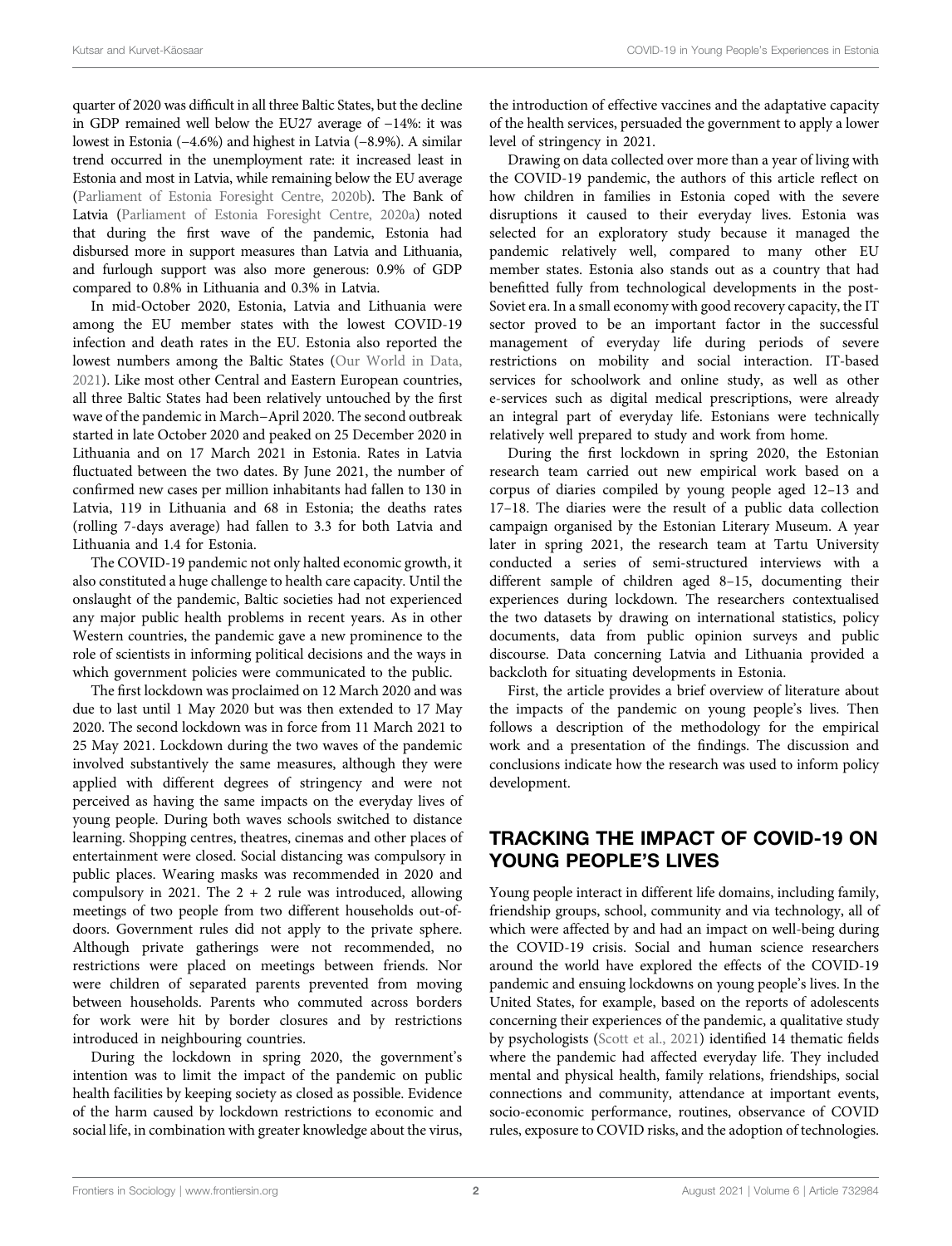Psychologists in Spain [\(Idoiaga et al., 2020](#page-10-4)) explored children's social and emotional representations of the pandemic and analysed how children coped during the crisis.

Studies in child psychiatry, psychology and public health in different parts of the world have shown that the pandemic increased child vulnerability and endangered mental health, resulting in a decline in subjective well-being [\(Fegert et al.,](#page-10-5) [2020](#page-10-5); [Gadermann et al., 2021;](#page-10-6) O'[Sullivan et al., 2021\)](#page-10-7). In a wide-ranging review article, [Chaturvedi and Pasipanodya](#page-10-8) [\(2021\)](#page-10-8) highlight disruptions to school and social life as the main factors determining child vulnerability. Other researchers identify COVID-19 related stressors, such as high levels of anxiety and depressive symptoms, associated with perceptions of parental stress within families, causing new problems in parenting that influenced children's ability to cope with the pandemic ([Brown](#page-10-9) [et al., 2020](#page-10-9); [Spinelli et al., 2020\)](#page-11-0).

The COVID-19 pandemic caused momentous changes in patterns of interaction, due to the implementation of lockdowns and policies on social distancing in children's lives. Family sociologists in Poland ([Markowska-Manista](#page-10-10) [and Zakrzewska-Ol](#page-10-10)ędzka, 2020) studied changes in family life caused by restrictions and limitations on mobility and social relationships. Comparative evidence from Switzerland, Canada and Estonia showed how the pandemic exacerbated inequalities between children across different life domains, especially within families, at school, with friends and in access to public services ([Stoecklin et al., 2021\)](#page-11-1). While increasing the importance of virtual spaces, government measures in these countries were found to limit physical interaction with friends, teachers and relatives by closing access to schools, playgrounds, and recreational activities.

From a sociological perspective, children's experiences can be best understood by setting them within what has been described as a "social ecological framework" ([Bronfenbrenner, 1979](#page-10-11); [Bronfenbrenner and Morris, 2006](#page-10-12); [Sallis et al., 2008\)](#page-10-13). Bronfenbrenner's model provides an appropriate theoretical and methodological framework for the present study by capturing children's experiences through the mutual interactions between a child, her or his immediate environmental settings, and the wider socio-cultural contexts in which she or he is embedded [\(Scott et al., 2021\)](#page-10-3). This approach considers children as dynamic social actors and reliable sources of information about their own lives ([Casas](#page-10-14) [et al., 2013](#page-10-14); [Mason and Danby, 2011](#page-10-15)).

#### **METHODOLOGY**

This section describes the data collection and analysis in the two distinct phases of the project covering the periods in 2020 and 2021 when schools were closed, many families were confined to their homes, and the participants were distance learning at home.

#### Data Collection and Analysis

The data corpus for the research was compiled from two sources: children's diaries during the first lockdown in spring 2020 and semi-structured interviews with children documenting young

people's assessments and reflections on their lives during the lockdown in spring 2021.

On 18 March 2021, the Estonian Literary Museum launched a public collection initiative of lockdown experiences in the form of diaries. Such an initiative is not unique and was replicated in several countries: for example, the Koronakevät initiative by the Finnish Literature Society, the Pandemic Diary Project in Latvia, and the Pandemic Diary Research Project in Poland. In Estonia, the call stemmed from a tradition of collecting life stories, starting in the late 1980s and early 1990s, that laid the foundation for the life-story archive of the Estonian Literary Museum, which today holds over 4,000 life narratives. The collection is viewed as a cultural resource of (national) memory and is archived for an indefinite period. The material was not collected with concrete research objectives in mind but has provided a basis for a wide range of research projects carried out by scholars with a background in literary/narrative studies, ethnology, folklore studies, and history. Preservation and access to the materials in the Cultural History Archive are governed by archival laws and regulations (see [http://www.folklore.ee/era/eng/procedure.htm\)](http://www.folklore.ee/era/eng/procedure.htm).

Schoolchildren of all ages were invited to keep a daily record of their lockdown experiences, paying attention to changes in everyday life, and in their relationships with family members and wider society. They were encouraged to write about their fears and hopes as well as commenting on how lockdown was being handled by the authorities, and the support, if any, offered by national and local governing bodies. The call did not specify a minimal number of entries, their length or the required duration. It was published on the homepage of the Estonian Literary Museum and also promoted through online, social and traditional media. Schools were asked to create student assignments based on the call requiring participants to keep a lockdown diary or to write a memoir.

The data corpus for spring 2020 included 19 diaries by children aged 12–13 (grade six; 10 girls and 9 boys), and 20 personal narratives by upper secondary school students aged 17–18 (grade 12; 14 girls and 6 boys), that the students wrote as a school assignment. No personal data were collected about the diarists other than their grade at school, name and gender. The diaries covered the period from 18 March to 15 May 2020, with one diary entry per day. Some diaries included illustrations. The length of the entries varied, ranging from 50 to 200 words each. The diaries were handwritten in regular school notebooks. Personal records by older students were loosely based on the questions in the public call. They contained longer reflections (300–800 words) on the lockdown period and were submitted in digital form. With the consent of their parents, the children offered their diaries and reflections to the museum on a voluntary basis. For the purposes of the present article, the children's identities were anonymised: only the first initials of their first names, sex and age group are indicated in the analysis.

The second data source contains transcripts of 24 semistructured interviews, each lasting about 15–20 min, with children aged 8–15 (7 girls, 4 boys, 13 gender not specified), carried out as a practical fieldwork assignment for students attending a course on Children and Childhoods (3 ECTS) at the University of Tartu. The interviews document experiences of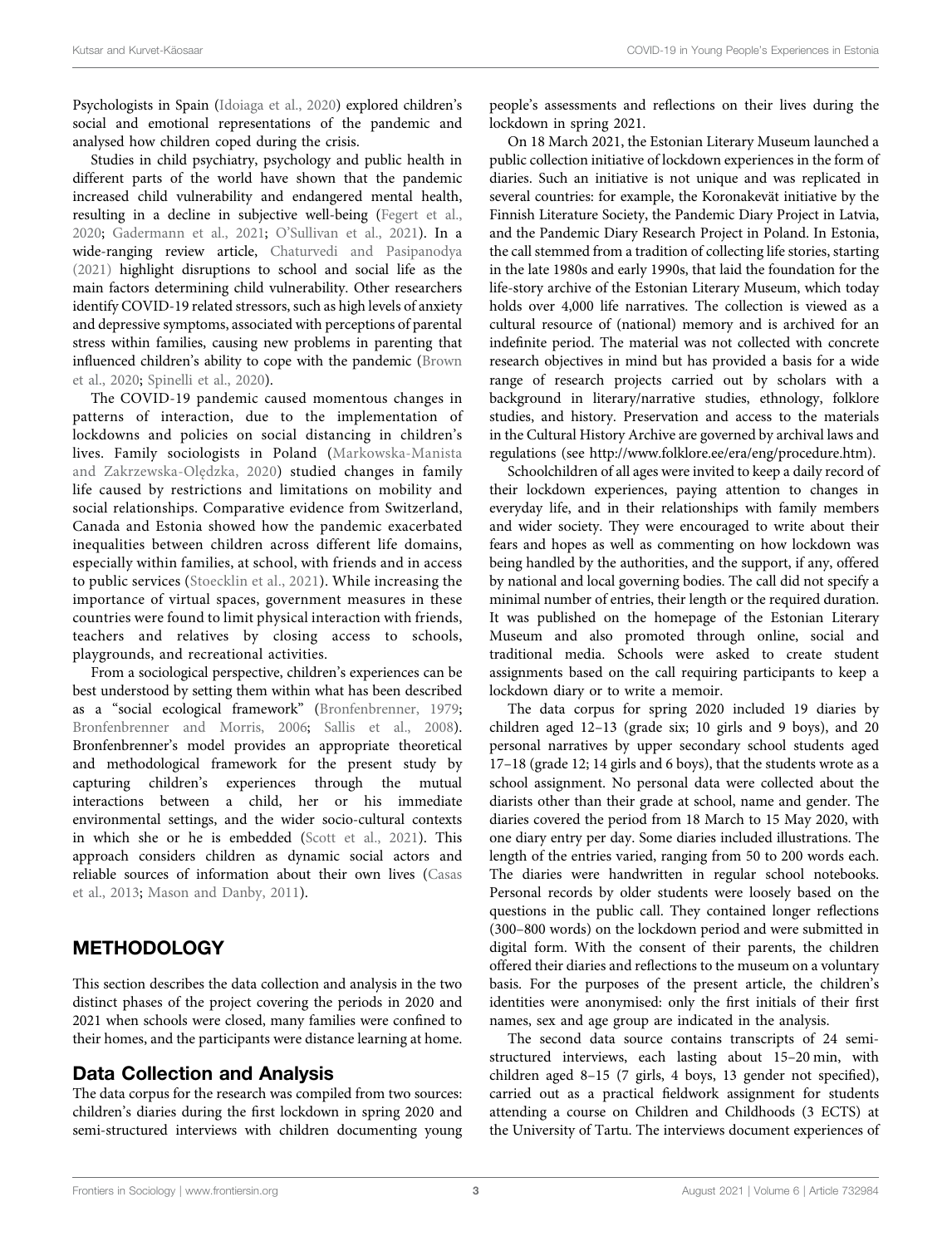lockdown in spring 2021. The students were allowed to apply a convenience sampling method to find interviewees among children whom they knew, combined with an element of purposive sampling. Alongside the objective of carrying out a training exercise, the intention was to analyse the experiences of schoolchildren from different age groups, loosely defined. The purposive sampling method had the advantage of providing a mosaic of young people's reactions to the pandemic across a wide age span, while contributing to the overall objectives of the training exercise. It had the disadvantage of not producing a representative sample of specific age groups as would have been possible in a larger-scale more quantitative study using a more rigorous sampling method.

The fieldwork process was supervised by the first author of the article in her capacity as course director. The interviews were carried out online or by telephone. A few interviews took place face-to-face observing social distancing rules. The interview frame was very simple: the children were asked what had changed in their lives compared to the situation pre-lockdown, what had improved or got worse. Children's names and other personal data were not used. The children participated in the interviews on a voluntary basis and with parental informed consent: the interviewers approached the parents by telephone or by e-mail.

The authors were granted access to the handwritten and digital diaries. The interviews were first transcribed, and the interviewers wrote short fieldwork reports as part of their course assignment. The authors undertook in-depth analyses of the interview transcripts and diaries using a directed content analysis method consistent with the Bronfenbrenner's social ecological framework ([Hsieh and Shannon, 2005\)](#page-10-16). The two datasets covered different phases in the pandemic. They were not directly comparable since the diaries were child-driven, and the interviews were led by adults. The combined evidence from the two data sources do, however, provide valuable insights into the cumulative effects of the pandemic, as it progressed, on family life in Estonia as experienced by children.

## ANALYSIS OF CHILDREN'S DIARIES: SPRING 2020

Before the outbreak in March 2020, COVID-19 was perceived by the public as something happening elsewhere in the world, mostly in Asia, that would never reach Estonia, as was the case with the H1N1 influenza virus in 2009. Since the introduction of lockdown on 12 March 2020, the rate of new infections had remained relatively low, around 20 for 100,000 inhabitants. As in the rest of the world, Estonian society was, nonetheless, exposed to an unprecedented situation generating the feeling of loss of control over everyday life, and causing anxiety and insecurity. Lockdown altered lifestyles and disrupted the enjoyment of living in a society that had become used to a high level of social protection and general well-being. For families, lockdown meant that many parents were unable to go to work due to temporary closure of their workplaces. Unless they were able to switch to teleworking, in most cases they were entitled to

compensation from the government for loss of income. School closures resulted in children moving overnight to distance learning.

In Estonia, households with children form one fourth of all households and close to one fifth of children living with a single parent ([Statistics Estonia, 2021\)](#page-11-2). The majority of children living with a single parent maintain some contact with their other parent. Many children have visiting orders that had been agreed by the parents, a child protection specialist or court, which had to be followed by the child. The strong recommendation to stay at home served as a pretext not to follow the visiting order. In addition to the general disruption to routines that this caused, some children had to stay longer than they would have wished with one of their parents. Although data were not collected about individual living arrangements, it was clear from some of the comments in the diaries that different family constellations and socio-economic circumstances influenced how children coped with the impact of lockdown.

#### The Impact of the Pandemic on Family **Practices**

Analysis of the diary entries suggested that the pandemic had diverse effects on children's subjective well-being and development. Many homes turned into over-populated multifunctional places 24/7, with both positive and negative impacts on relationships. The children's diaries indicate that they fully understood the seriousness of the crisis. Several diaries contain statistics about the spread of the virus in Estonia and elsewhere in the world. Boys more often than girls documented COVID-19 statistics in their diaries. Girls focused rather on describing relationships and activities with family members and friends. One boy's report showed awareness of the pandemic crossing country borders and continents on a daily basis:

There are more than 200 cases of corona in Estonia so far and it is quite horrifying since the number has doubled since yesterday (16 March). Today there was the first corona death in Estonia (25 March). Today there was a new record in Italy but this is very sad record; 1,000 people died during the last 24 hours (27 March). Corona has taken over almost the whole world by now except a few countries in Africa (30 March). (Ka, boy, grade 6)

The diaries of both younger (grade 6) and older (grade 12) students recorded the responses of their family members to information about the spread of the virus, demonstrating feelings of fear and insecurity. One upper school student was concerned about the health and well-being of his father who had to commute between different countries during lockdown. He wrote: "That night I got very little sleep because my father told me that his ... sleep routine was all messed up." (Ma, boy, grade 12) For him, an additional source of tension was the fear that the father could transmit the virus. He was upset by his mother's perception of the father as a potential source of health risk to the family and the self-isolation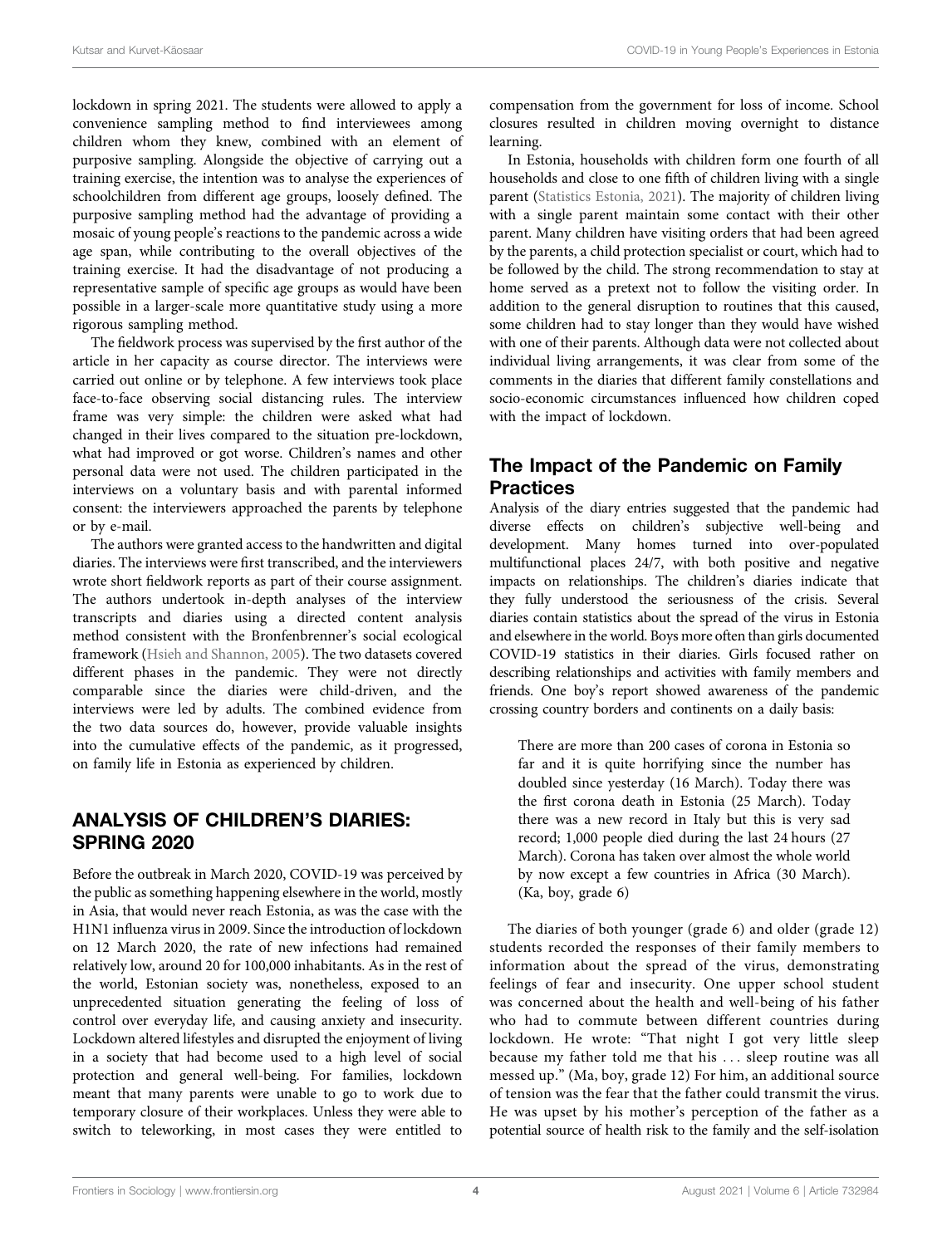measures that she thought necessary. Other boys expressed concerns about transmission of the disease:

The elderly care home is in quarantine ... it is quite scary that it is so close. We don't know if it is only life threatening for older people or whether younger people also die. (Ol, boy, grade 6)

The diaries and personal reflections commented on different safety measures that the children and their families followed. They expressed concern about people who did not follow the rules. The diary entries suggest that the public message requiring everyone to help keep the virus under control by following the rules was taken seriously by both the children and their families. One student wrote that he wished:

...people would stay at home, because this is in the best interests of their health and that of the others. The longer we put up with staying at home, the faster we get out again. (Sv, boy, grade 12)

Children of all ages expressed a positive attitude and understanding as to why lockdown and stringent restrictions were necessary. Children described, for example, how they followed the rule about social distancing:

With my friend we wanted to go to Lossimäed [a nice park] but there were people there. We waited for them to leave but they did not, and so we ended up not going at all. (Ro, boy, grade 6)

A male upper school student commented on changes in the public health instructions, stating that: "Before leaving home we need to clean our hands and wash them right away after returning home." (Sv, boy, grade 12) He and several other upper school students mentioned postponing or cancelling visits to older family members. One girl, whose grandmother lived with the family, and who used to have friends come to her home, wrote: "My mother has established a rule that no one can visit us right now. I respect my mother's rule and my grandmother's health." (Gr, girl, grade 12) Another upper school diarist commented:

It is really sad to witness that there are still people who throw parties or ignore the restrictions.... We all need to do what we are asked to do and follow all instructions, then we can all successfully manage this situation together. (An, girl, grade 12)

Older children analysed the role of different media in spreading information about the virus and government measures:

When the situation became more serious, global panic started ... that was, of course, spread by social media ... At times of crisis like that, leaders and governments can show how weak or strong they are. (Ti, boy, grade 12)

Some older students expressed frustration with news that focused only on negative events, resulting in them giving up following the news altogether (Ka, girl, grade 12). However, most students in the older age range did not report perceiving very high risks to their own safety or those of their family members. One girl reported that, although the number of infected people had risen to 679, with 3 corona deaths:

I know that there are few corona deaths in Estonia. My strong immune system would cope well with the virus. In my family, people are protected and the possibility of them getting the virus is small. (Ma, girl, grade 12)

In the older age group, children who stayed at a school dormitory during term time enjoyed being at home with family members, doing gardening and maintenance work around the house, and helping younger siblings to manage their schoolwork. While younger students frequently mentioned new family activities such as going for a jog together, doing puzzles or trying out new recipes, they occasionally became frustrated with their siblings and conflicts developed. About a third of the children reported an increase in anxiety and tension in relationships at home. One girl in grade 6 wrote:

We fought with my brother against our sister for half an hour or so. I got some bruises. But in the end, everything worked out [and] we made up. (Kr, girl, grade 6)

Younger children often developed conflicts with their siblings; they were usually solved very quickly, and normal friendly socialising continued. A girl whose father was commuting to work wrote: "My father has worked in Virumaa [North-East Estonia] the whole 3 weeks. I cannot stand my mother and brother alone anymore. Hell." (An, girl, grade 12) Some children also mentioned problems with their parents:

I was too tired to get up right away. When I was getting dressed, my stepfather shouted that I need to feed my cat right away or he will take it to the shelter. (Be, girl, grade 6)

Children in the younger age group whose parents were separated wrote about missing the parent with whom they did not live on a daily basis: "I'd like to spend the last week of school with my real father." (Sa, boy, grade 6) Some of the younger boys also mentioned suffering from being separated from their grandparents: "Grandparents wanted to visit us, but our parents did not allow that, it was such a pity." (Ol, boy, grade 6).

Lockdown was generally associated with greater stability and more opportunities to share leisure activities or do housework and small household repairs together, thereby generating greater closeness and more dialogue and new routines within families. Children described growing closer to their families but also suffering from having to live in such close proximity all the time, especially with younger siblings. Some children also wrote about tensions and feelings of isolation in the home, not being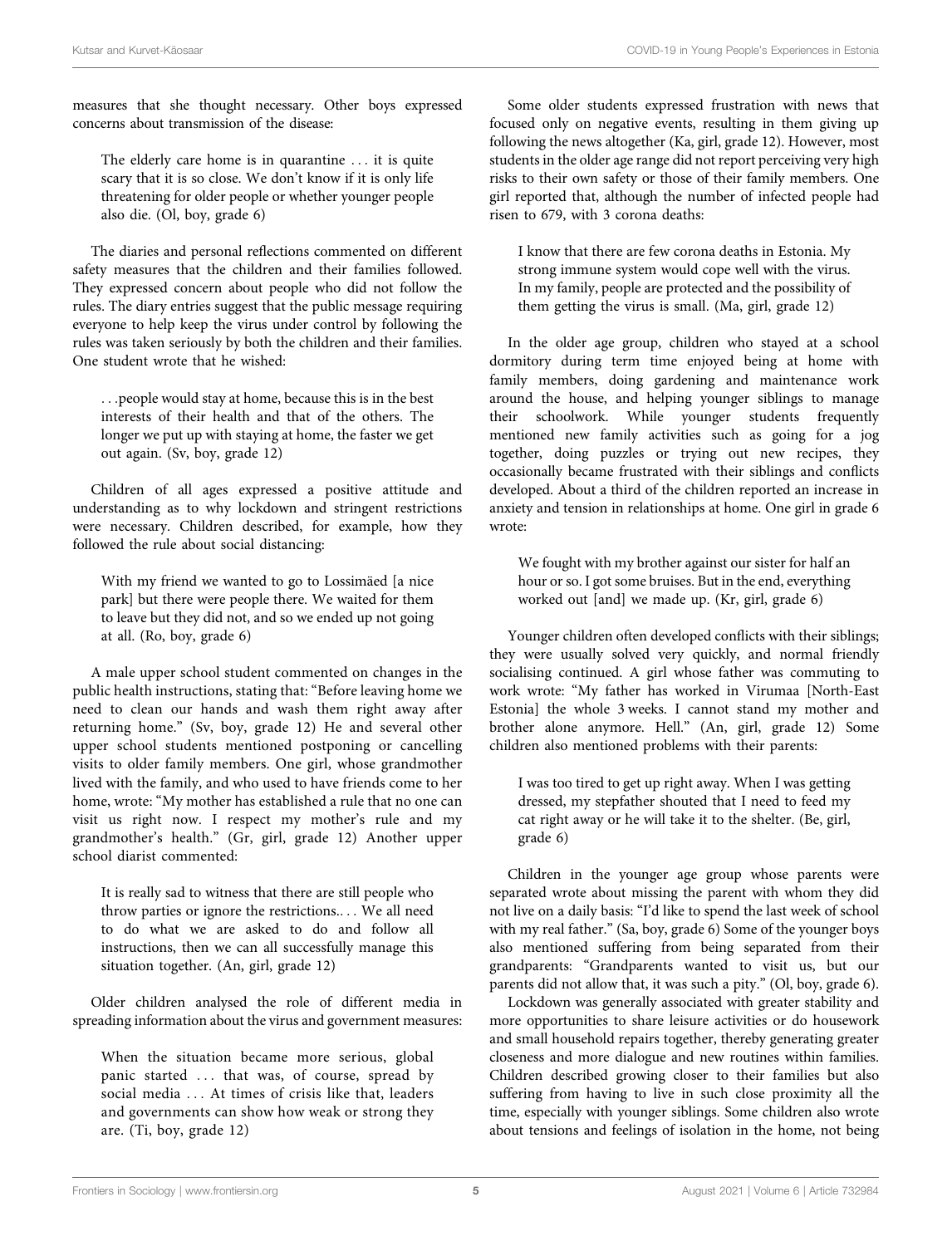able to share personal matters in a trusting atmosphere, being pressed to do too many home chores on top of managing schoolwork, and missing out on parental attention. They regretted not being able to see close relatives, including grandparents, parents who were living apart from them or who had to travel to work, and were concerned about their welfare.

#### The Impact of the Pandemic on School Life and Social Contacts

Schools in Estonia had already been using web applications such as eKool and Stuudium to facilitate teaching and learning several years before the pandemic, and collections of online study materials were freely accessible for all students, for example Opiq. These tools were used for assigning tasks, feedback and grading, monitoring progress, communicating with students and parents, posting study materials and submitting assignments. Nevertheless, neither children and parents nor teachers had a clear vision of how full-time e-learning would work. Children's experience of distance learning varied. New learning environments and requirements challenged children who previously had learning difficulties, those with special educational needs and those where internet access was limited. The pandemic erased the distinction between school time and free time, cancelling extracurricular hobbies or moving them online, thereby considerably constraining the range of free-time activities. Although few children felt they could not handle e-learning at all, relatively few did not experience some problems with distance schooling. Moving schools to distance learning was the protective measure that the children raised as posing the greatest challenges for them.

Young people in both age groups commented in their diaries on positive aspects such as being able to sleep longer and having greater freedom in managing their time. Upper school students, in particular, appreciated being in charge of their time and able to study independently. One girl pointed out that she no longer felt exhausted at the end of the school day since she "managed to plan her school day more productively than when she was at school", and she was able to "think independently" (Vi, girl, grade 12).

In the younger age group, boys reported more positive attitudes to distance learning: "Most of us are glad about that, me included. You can sleep longer in the morning and study whenever you want." (Ka, boy, grade 6) Another boy noted that distance learning seemed easier: "I like ... to study in my own room. I can also take whatever I want to eat from the kitchen." (Ol, boy, grade 6) Students in different age groups mentioned as a positive aspect of staying at home more varied and better tasting meals, indicating that families were finding time to support their children during lockdown.

Children in both age groups found it difficult, and physically straining, to sit at the computer all day. They complained about problems with self-motivation, considered school assignments monotonous and missed the contrast between time spent in and outside school:

Why do we have so much homework? Where has my motivation gone? As I could not sleep at night, I take a nap, then start doing schoolwork at about 4 pm and end at 2 in the morning. (Ja, girl, grade 12)

Some of the diarists mentioned experiencing mental health problems, the failure of parents to understand their problems, and the need to seek online professional psychological counselling.

Several younger students expressed their frustration with distance learning. A male diarist complained: "I am so tired of distance learning, since I couldn't get out of the house and meet up with my friends. This routine is getting on my nerves." (Ma, boy, grade 6) Particularly in the younger age group, sleep problems were quite frequent and could be viewed as a major effect of the pandemic and the change of routine, as admitted by one girl:

Though studying is necessary, studying during lockdown upsets me and even drives me crazy. I woke up at six o'clock again. I contemplated starting to get going with my schoolwork, but nevertheless fell asleep again ... [At night] our parents asked us to put the lights off and the laptop away and go to sleep. We put the laptop away and the lights off but did not go to sleep. (Kr, girl, grade 6)

Some younger students wrote about skipping a whole night's sleep or even reported not sleeping for several nights in a row. For upper school students, not knowing whether they would be able to graduate with good results and continue their education was the greatest source of distress, far exceeding fear of the virus. By contrast, some younger students noted that the less stringent demands being made on them by distance learning made it more tolerable:

I even like [distance learning] now, because, firstly, I can sleep longer and, secondly, I don't need to take everything so seriously and, thirdly, in some subjects we...simply get pass or fail. (Ka, boy, grade 6)

A sociological study among teachers, parents and children in Estonia in 2020 revealed that about one third of children were satisfied with distance learning, another third had difficulties in adapting to it, and the rest said that it made no difference for them [\(Lauristin et al., 2020\)](#page-10-17). Distance learning challenged children's self-regulation skills. Some children enjoyed it because of the relative independence to introduce their own daily time schedules and distinguish between school, hobbies and leisure. But other children missed the pre-pandemic ways of teaching and learning and were not able to adapt to new forms of schooling without the atmosphere in the classroom and opportunities for open and direct discussions, questions and answers.

Children in both age groups commented that social distancing from friends was the most difficult challenge they faced. Many children, especially in the younger age group, wrote about missing friends and opportunities to hang out with them: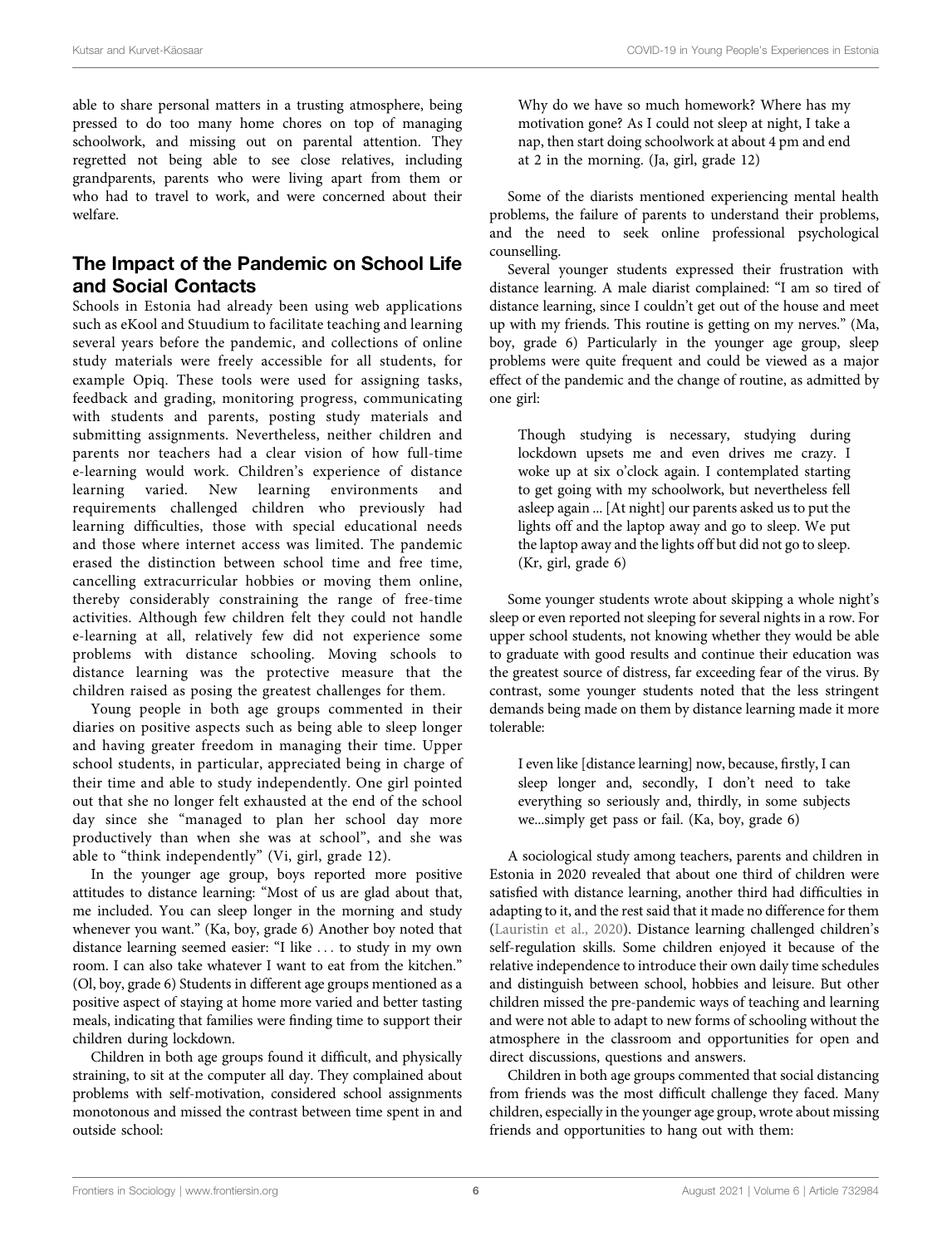I miss my friends; it seems I haven't seen them for years. I miss school. I wish the virus would go away so that regular routine can continue. (Ca, girl, grade 6)

I would so much like to go back to school as I have nothing to do at home. (Ro, boy, grade 6)

I miss school, first of all, all my friends. Also, schoolwork progresses much faster at school. (Ol, boy, grade 6)

Younger children also missed teachers and the school atmosphere for which online classes were no substitute. Although younger students rarely recorded difficulties in managing schoolwork, they clearly preferred face-to-face learning.

The reflections of older students showed that friends played a central role in handling problems and maintaining a positive outlook on life. One diarist, who was suffering from forced separation from her boyfriend and problems with managing schoolwork, mentioned the communication channels she and her friends adopted, while admitting that this format of communication was not an adequate substitute for those used in pre-pandemic times. In her life, problems piled up, but her mother was aware of them and was supportive:

Life within these walls in these conditions without good friends is nothing short of a catastrophe. At least [friends] check up on me *via* phone and messages. [When my] Mom ... sees that I'm messed up, she gives me a break with schoolwork and chores at home. (An, girl, grade 12)

Girls and boys, particularly in the younger age group, described taking up new hobbies or rediscovering old ones, as well as finding ideas for activities on the internet: "In the evening I watched different YouTube videos on things to do during lockdown and got a lot of new ideas." (Me, girl, grade 6) Other diarists found photography tips (Kr, girl, grade 6), instructions for making wrist bands (La, girl, grade 6), for playing the piano and composing (Ma, boy, grade 6), or they used the time at home to pursue other artistic activities: "I have had more time to practice my guitar and ... out of utter boredom I even messed around with watercolours a bit!" (An, girl, grade 12).

The diaries demonstrated that young people reacted and adapted to the challenges they perceived in their everyday lives in many different ways. In the majority of cases, they displayed resourcefulness, flexibility and effective coping strategies. They appreciated the support they were given at home and by their schools. Yet, the diaries revealed a number of problems, the most important for both age groups being the lack of direct contact and face-to-face socialising with friends, teachers and schoolmates.

#### ANALYSIS OF THE INTERVIEWS WITH CHILDREN: SPRING 2021

Although COVID-19 death rates remained relatively low by international standards, a new lockdown was imposed on

Estonian society between March and June 2021 in response to rising rates of infection ([Our World in Data, 2021](#page-10-2)). Schools reverted to distance learning, shopping centres, theatres, cinemas and all places of entertainment were closed, wearing masks was compulsory in public places, the  $2 + 2$  rule was reintroduced. Local governments decided to distribute food packages through schools to compensate for the loss of free lunches, previously offered at school to all students. Compared to the first lockdown in Spring 2020, the government tried to keep the society as open as possible. As a result, the lockdown introduced on 11 March 2021 was criticised for coming too late to prevent the peak for new cases being reached on the 17 March 2021. The government's priority was to avoid the collapse of the healthcare system. In public discourse, young people were blamed for transmitting the virus while being unprotected against it because they had not been vaccinated. The economic coping capacities of families were endangered because central government had decided to end the income-loss compensation scheme despite rising unemployment in the second half of the lockdown. After a year living with the pandemic, the level of anxiety experienced during the first wave had lessened, but weariness and discontent with the regulations were contributing to emerging mental health problems among young children as reported in the interviews.

#### The Impact of the Pandemic on Family **Practices**

The interviews with children showed that their attitudes towards the virus and their patterns of behaviour were largely determined by the way their families handled the pandemic. As in the diaries, in the interviews children recalled that they had felt frightened and insecure a year earlier in spring 2020. They told how they had followed the very strict self-isolation measures, for example by staying indoors for months, and/or avoiding all public places. At the time of the interviews in April 2021, the whole society was better prepared for living with the virus than they had been during the first wave of the pandemic. Children felt safer and expressed the belief that the danger could be minimised if all the safety measures were followed. They considered themselves to be well informed about the risks and safety measures.

The interviews confirmed that most of the children were continuing to follow safety regulations. One child recounted: "When my older brother comes to visit us from Tallinn where he goes to school, he wears a mask at home." (boy, aged 9) A few parents or family members did not consider it important to follow any safety measures or even acknowledge the existence of the pandemic: "I don't care one bit about the virus, my father said that there is no such thing as the virus." (boy, aged 14) In the interview, he made clear that, in his everyday life, he followed safety measures loosely; for example, he talked about meeting up with friends on a regular basis, whereas most other interviewees noted that they had few opportunities to see their friends and were suffering from the lack of regular contacts, because they considered it important to follow the safety precautions.

Compared to the accounts in the diaries, the interviewees more often spoke about weariness and strain in family relationships. They complained about having to spend time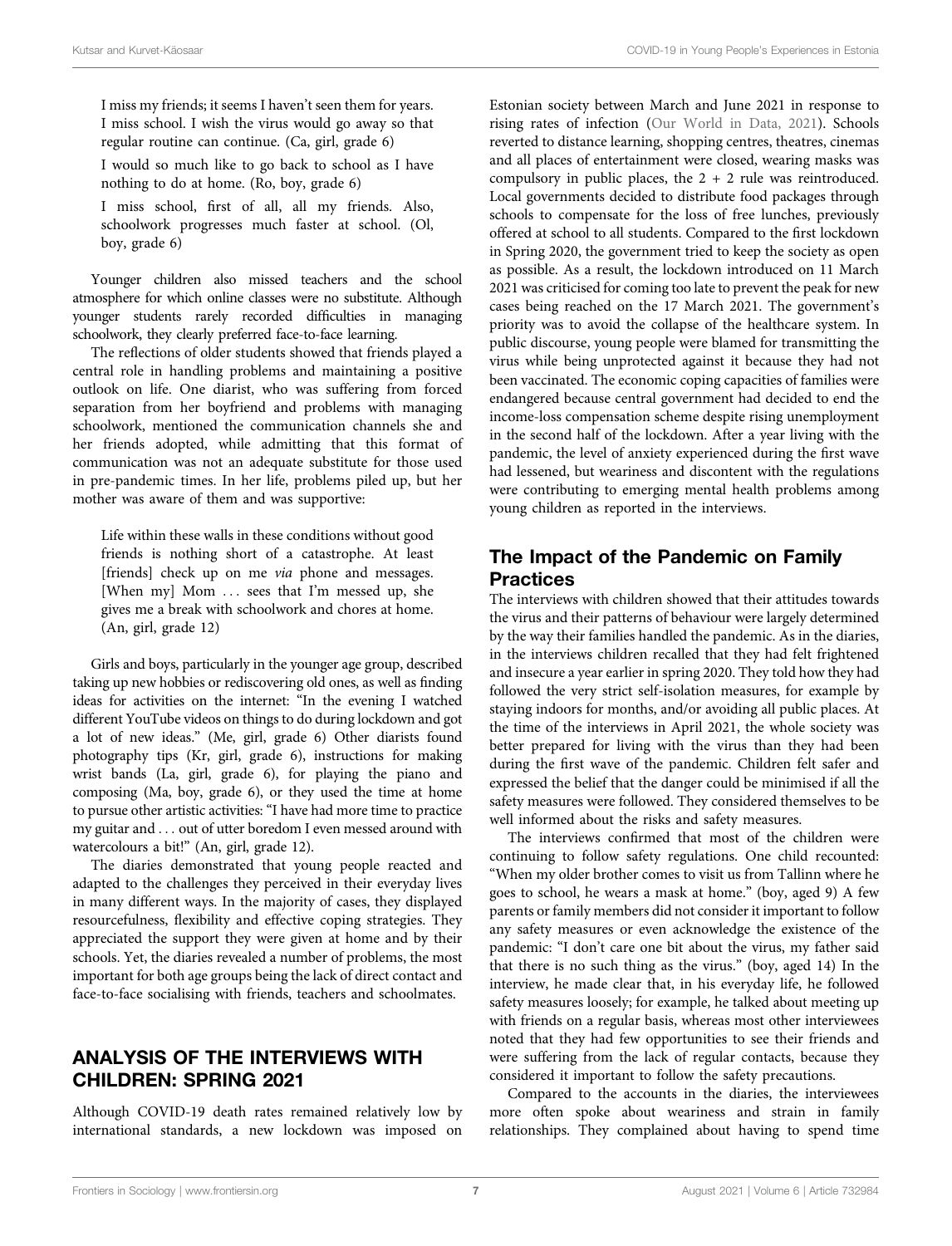with their family members 24/7, resulting in tensions and arguments and occasional conflicts with younger siblings. But most children were content with their lives, reflecting their subjective assessment of how they were adapting to the new reality. Many children described being able to manage schoolwork and felt they had the necessary support. In cases where significant changes had taken place in their parents' lives, due to the considerable reduction in income, loss of employment, or fatigue and frustration resulting from the additional responsibilities at work and at home, children did not necessarily observe a worsening of their home environments. In some instances, they talked about noticing the greater workload on their parents, but were supportive and appreciative of the way their parents were coping. Where the family's income made it possible to procure extra services, the children rated their quality of life highly. For example, one family had hired a private teacher who came to their house and helped the family's two children with schoolwork 3 days a week.

As in the diaries from spring 2020, the children mentioned family activities − going for walks and outings and cooking together − as well as new activities that helped them to endure lockdown. They also remarked on holidays and birthday celebrations being scaled down, admitting that they preferred bigger gatherings and outings on festive occasions.

#### The Impact of the Pandemic on School Life and Social Contacts

When asked about their recent experiences during lockdown in April 2021, the children described the pandemic as having lasted one and a half years. For adults, the period under consideration at that time was perceived as having lasted for a calendar year; for children, it represented three school terms that had been lost because they had been studying at home or moving in and out of lockdown, making them miss contact hours at school. They therefore perceived time spent remotely as lasting longer than the time spent at school.

The schooling situation differed from that in spring 2020 since students, teachers and parents had, meanwhile, developed skills in handling distance teaching and learning. Schools were also technically better equipped, and teachers had adopted more effective online teaching techniques. During distance learning periods, the number of videoed classes increased considerably, often equalling the number of regular classes. The interviews with children showed that, in general, they believed distance learning was progressing smoothly. Most children described managing distance learning relatively well and even expressed the hope that, in the future, distance learning (e-learning) would be integrated more thoroughly into daily learning schedules. As noted in the diaries, the interviewees valued the greater degree of independence and self-management opportunities made possible by distance learning.

Yet, some children felt the need for more support from individual teachers if they perceived that they were lagging behind with schoolwork and lacked help to get back on track. The interviews showed that children of primary and lower school age (7–15) were often relying heavily on their parents' support and/or the support of older siblings, sometimes to a greater extent than on help from school. These children pointed out that schoolwork had become more mechanical, and that they did not have enough time to focus properly. They admitted that they often cheated, for example by handing in school tasks that someone else had completed. The children were, consequently, worried about their results.

The most widely reported and strongly felt impact of the pandemic was on social contacts. This effect had clearly worsened considerably since spring 2020. Most children said that they felt estranged from their friends and admitted that virtual communication did not make up for regular face-to-face contact. Some children said that they had lost all their friends and were now completely alone. Children also observed changes in the behaviour of their friends and classmates. They noticed other children around them becoming more nervous, getting frustrated and more easily upset. In some cases, children detected mental health problems among their friends, including the infliction of self-harm (cutting). Children who had been active in playing sports (group gymnastics and basketball), or some other hobby that could not take place online, suffered from the cancellation of these activities and the associated loss of opportunities to socialise, including participating in competitions. Almost all the interviewees felt tired and bored. Many expressed fears that the world might never return to the way it was before the pandemic, and that they might never get back to their normal, regular lives.

# DISCUSSION AND CONCLUSIONS

An important aim of the empirical research described in this article was to understand how findings from a study of the impacts of the COVID-19 pandemic on children's lives in Estonia might be used to track the interactive process between policy as promulgated in lockdown measures and as reported in the behaviour of young people. Published reports, opinion polls and grey literature provided background evidence about the wider socio-political factors shaping government responses to the health crisis and, in turn, influencing young people's perception of the effects of lockdown on their lives.

The impact of school and workplace closures, combined with measures restricting mobility, social and physical contact, on the socio-psychological climate of families with children was immediate and profound. It transformed the reality of everyday life. In all the Baltic States, the workload for parents assisting children with online learning and taking care of preschool children increased markedly. In addition, parents who commuted across borders for work in the Baltic States were hit by restrictions on border crossings and by border closures.

A national study of students, teachers and parents in Estonia during the first lockdown in 2020 indicated that, depending on the type of work, 36% of parents were using their homes as offices, and 44% reported an accumulation of responsibilities and increased stress levels, especially for parents with small children and families with several children [\(Lauristin et al.,](#page-10-17) [2020](#page-10-17)). Lithuania registered more than a doubling of the level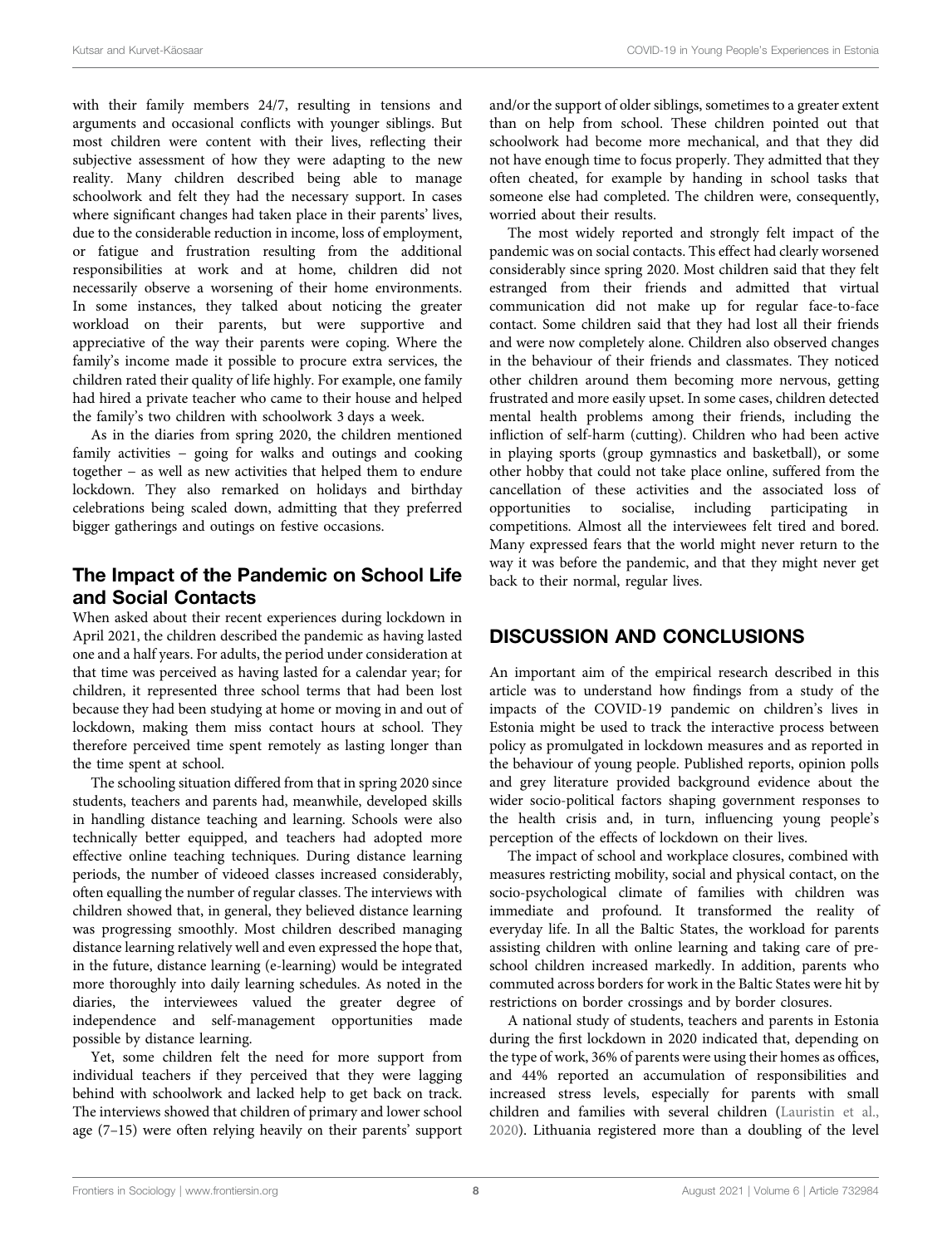of anxiety and a marked deterioration in the emotional climate during the 2020 lockdown [\(Eriksonas, 2020](#page-10-18)).

Income inequality between families increased markedly during the pandemic: in late May 2020, 55% of the population reported a decrease in their own or their family's income level, and 36% of the unemployed said they had lost their job during the crisis ([Riigikantselei, 2020\)](#page-10-19). A year later, when unemployment support schemes were withdrawn, 25% of the population reported problems with coping financially ([Riigikantselei,](#page-10-20) [2021](#page-10-20)). Young people's diary entries during the first wave of the pandemic in 2020 suggested that a positive family environment could alleviate the negative effects of the lockdown and help them to cope with unexpected changes in their everyday lives. Stable family life encouraged communal activities, such as table talk, board games and outdoor activities as a family group, although the children were already expressing concern about the effects of lockdown measures on their interaction with friends and the wider community. The restrictive measures in spring 2020 had been introduced so rapidly that it was not possible to capture their impact, making it difficult to predict how they would be perceived by children. The voices of parents and teachers became increasingly audible in policies and public debates presenting the problems of coping with distance learning and other impacts of the pandemic on everyday lives.

Analysis of the interviews in spring 2021 suggested that, over time, working from home and living in close proximity increased boredom and strain in family relationships, impacting negatively on subjective well-being. The children were particularly affected by the loss of physical and social space due to confinement at home and the limits imposed on mobility and social interactions, even if these conditions were partially mitigated, at least initially, for children because they were able to spend more time with family members.

Problems of domestic violence were not mentioned in the diaries or interviews, although they were being widely discussed in public debate in early 2021. Social workers and psychologists acknowledged that, during lockdown when family members were living in close proximity, such cases had become more prevalent, but that the victims seemed to be too frightened to report abuse. One psychologist described how the presence of other family members threatened children's privacy and made it difficult for them to speak about personal experiences of abusive behaviour ([Haldre, 2020\)](#page-10-21).

The restrictive measures posing the greatest challenges to children according to the accounts in the diaries and interviews resulted from having to reorganise their studies and to forego most of their regular socialising activities. Both in spring 2020 and 2021, distance learning was introduced universally, with teachers providing daily schedules of classes to enable children to structure their day. By spring 2021, the capacity of schools to carry out distance learning had increased considerably. On both occasions, densely populated areas with high infection rates were treated similarly to sparsely populated rural areas with low rates. The adverse effects of distance learning were greatest for children who were most dependent on direct communication with the teacher in a real

classroom for motivation and encouragement whether they lived in an urban or rural setting.

In line with the findings from the diaries and interviews, educationalists became increasingly concerned about the loss of learning, particularly for children in the most deprived families. In spring 2021, ideas were being sought to enable children to catch up at the end of the school year. A proposal that found fruitful political soil and public support was the organisation of "summer learning camps" for children at an educational disadvantage as a result of the pandemic [\(Otsmaa, 2021](#page-10-22)). On 27 May 2021, the Minister for Education and Research announced its decision to support student camps aimed at stimulating interest in learning and "re-socialising" in preparation for the return to school. Funding was also made available for schools to provide additional support for pupils and for the purchase of laptops to loan to students, and for improving internet access, speed and reliability.

Following a suggestion from the Scientific Advisory Board in May 2021, the Minister for Education and Research (2021) stated in an interview that grades one to six and upper school classes should, in future, be closed only during extreme circumstances. It seemed likely that the combination of distance and in-person learning would find support across the educational landscape and that formal and non-formal education would become more closely integrated [\(Estonia Education Forum, 2021](#page-10-23)). The analysis of children's perspectives on distance learning in the two phases of the research demonstrated that online communication did not compensate for real-life classes, although the children in the study were not averse to the adoption of blended solutions.

A study carried out in spring 2020 had revealed that 10–15% of children were likely to be severely disadvantaged by distance learning ([Lauristin et al., 2020\)](#page-10-17). The diary entries provided evidence of how the socio-economic and cultural inequalities between children in their everyday lives had been exacerbated by government policies. The interviews indicated that the lockdown measures presented significantly greater risks and challenges for the mental health of families and children during the second wave of the pandemic in 2021, even though they were less stringent.

The inclusion in the study of two different age groups demonstrated that the main challenges arising from the lockdown measures—limited social contacts and distance learning—were shared by both age groups but with different effects. Children in the younger age group saw socialising as an important part of schooling, whereas the main concern for the older children was the insecurity of their prospects for continuing their education. Markers of mental health issues were present in both age groups, but only children in the older age group were aware of the problem and ready to seek professional help.

Analysis of the diary entries had shown that some children recognised that they were at an advantage because their homes were well equipped with technological resources, and their parent(s) possessed the knowledge and skills needed to assist in schoolwork and were able to spend more time on family activities than before the pandemic. These children felt safe and protected, even though they missed direct social contacts with friends. The interviews, and to some extent the diaries, showed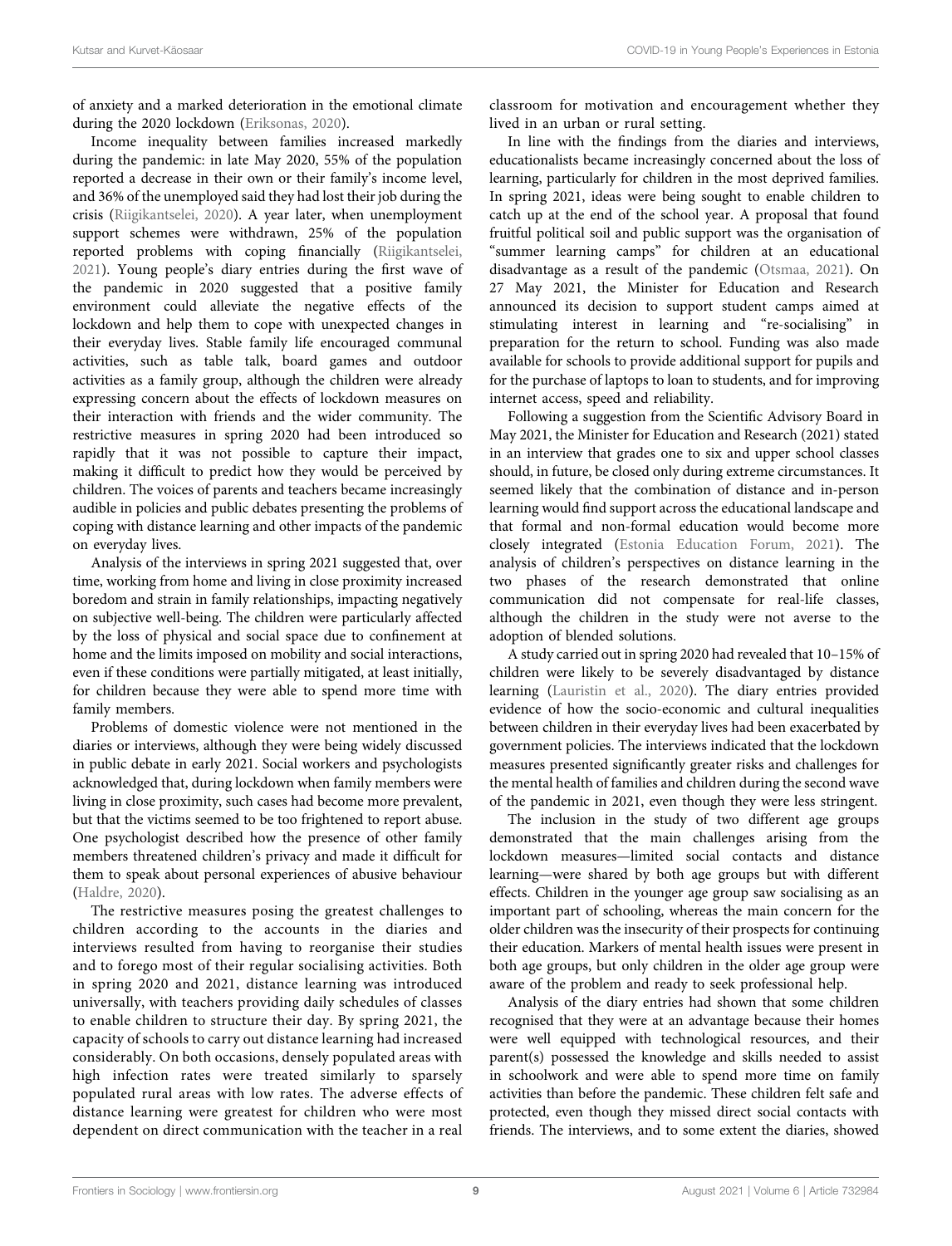that the children who did not share these advantages experienced difficulty with self-motivation, failing friendships and deteriorating mental health. They were most likely to be suffering from the lack of parental support with their schoolwork and face-to-face socialising with friends, to feel isolated and excluded from the wider community. When they encountered problems with schoolwork, they felt that they would have benefitted greatly from more direct contact with teachers.

An [Estonia Education Forum \(2021\)](#page-10-23) confirmed that these disadvantaged children needed direct interaction with teachers and other children in the classroom to advance their educational outcomes, as well as their social skills. The impact of social distancing on children's mental health served as a warning sign. To deal with the deteriorating mental health situation in spring 2021, at the time when the interviews were being carried out, psychologists and therapists launched online counselling sessions and public campaigns to draw attention to strategies for coping with mental health problems resulting from social distancing. Compared to the lockdown in 2020, children gained more visibility in policies during the lockdown in 2021 mediated by educationalists and psychologists.

Although, compared to other countries, national surveys found Estonian adults to be more satisfied with the decisions taken by the government ([Ahrendt et al., 2021](#page-10-24); [Riigikantselei,](#page-10-20) [2021\)](#page-10-20), our findings showed that the children were critical of government responses, in particular rules on social distancing. However, they also understood the need for them. Evidence from the diaries and interviews reported in this article suggests that political decisions affecting the delivery of, and access to, any of the services provided by local authorities could have severe implications for children both by exacerbating the negative impacts of the pandemic on their well-being and by increasing the social inequalities between them. The pandemic impinged on the wider socio-economic and cultural contexts in which children and their families are embedded. Although the decrease in GDP was relatively small in Estonia, confirming the flexibility of a small economy, as the crisis was prolonged, the increase in national debt threw into sharp relief the sustainability of public services and the risk of austerity. The increase in the education budget was designed to mitigate the negative impact of the pandemic on children's education.

The diaries and interviews confirmed the value of Bronfenbrenner's social ecological model ([Bronfenbrenner,](#page-10-11) [1979](#page-10-11)) in helping to understand children's experiences during the pandemic within the multiple interactive contexts of family, school and the wider community. They demonstrated bi-directional influences between child and context. At the micro-level, the pandemic challenged the children's capacities of self-regulation and self-confidence, endangering their identity and self-worth; it also modified their interactions with other family members by creating the risk of isolation while giving a new impetus to mutual relationships.

Major modifications in the interactions between children and the wider community occurred in the educational environment, where a direct social constructionist learning process in a shared reality was replaced with online distance learning. Not only the study process but also children's relationships went online, thereby totally modifying and transforming the process into "friendships from a distance", causing major protests among children. Time spent on the web was modified and expanded to enable greater access to technology-supported interactive spaces. The children accused the pandemic regulations of taking away their autonomy and freedom. Some direct forms interaction—maintaining friendships and effective learning—became indirect, mediated by the internet, while some previously indirect interactions mediated by family units within the wider community—managing the health crisis and government restrictions—became everyday practices for children.

This study has analysed the impact of national lockdown measures on children's familial, educational and social lives in Estonia. The accounts of young people's experiences of the pandemic showed that they were aware of the need for protective measures and prepared to comply with them. The analysis in the article has also considered the role played by policies introduced by central government to mitigate and reverse the short- and longer-term effects of the restrictive measures on children's well-being. The adequacy of these policies remains to be seen. More could be done, for example, to improve the targeting of support measures for children, including access to mental health counselling. Whatever the outcome in the longer term, the findings from the study confirm the value of listening to young people and of taking their experiences seriously throughout the interactive policymaking process.

## DATA AVAILABILITY STATEMENT

The raw data supporting the conclusions of this article will be made available by the authors, without undue reservation.

## ETHICS STATEMENT

Ethical review and approval was not required for the study on human participants in accordance with the local legislation and institutional requirements. Written informed consent from the participants' legal guardian/next of kin was not required to participate in this study in accordance with the national legislation and the institutional requirements.

## AUTHOR CONTRIBUTIONS

The author DK had a lead role in formulating the research questions. She framed and supervised the qualitative interviewing and primary analysis of data collected in spring 2021. The co-author LK-K organised the collection of children's diaries and donation to the Estonian Literary Museum in spring 2020 and negotiated the use of the diaries in this study. The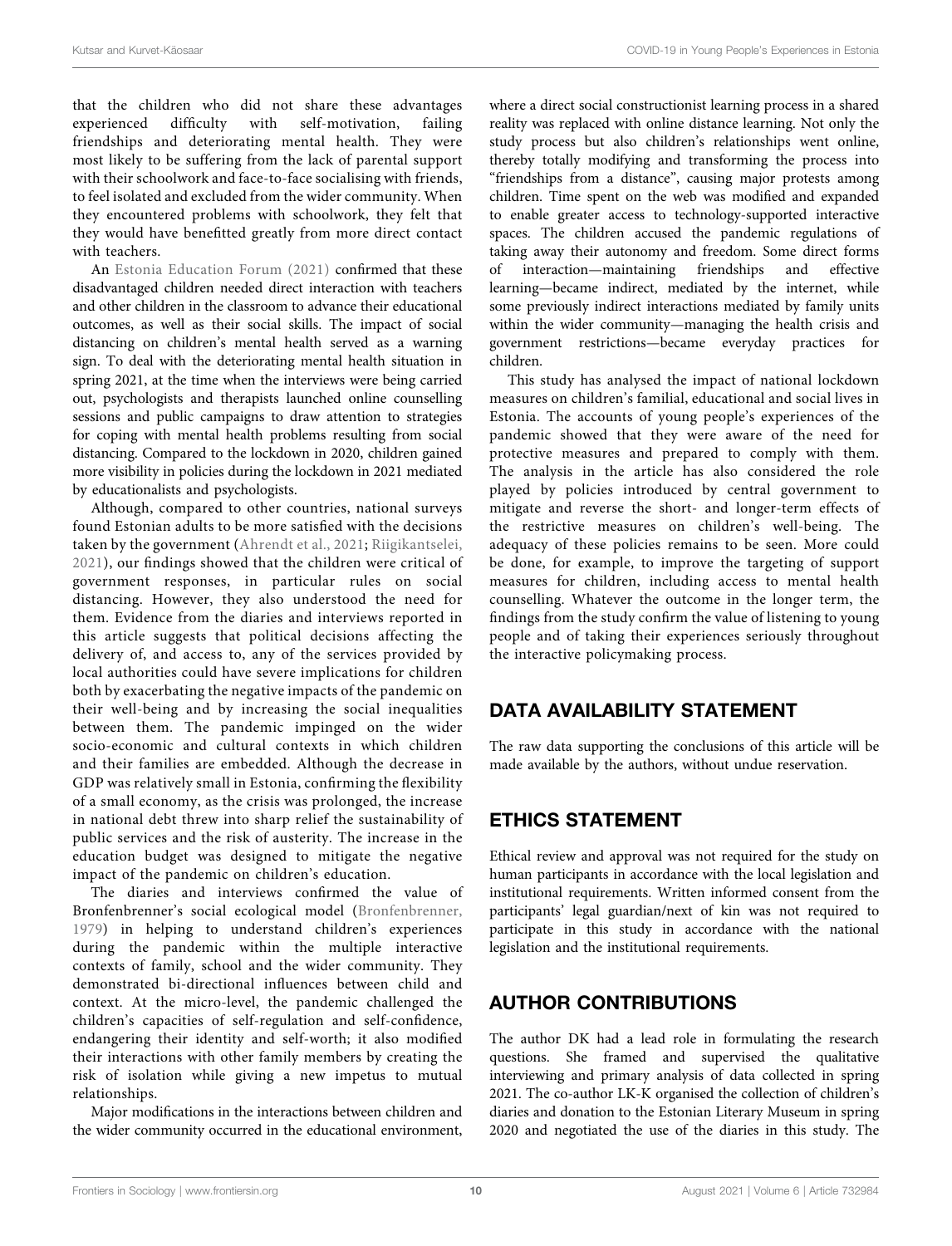authors contributed equally to the data analysis and drafting of the article.

### FUNDING

The research carried out for this publication was supported by a grant from the Estonian Research Council (Grant No. PRG700) and by the European Union through the European Regional Development Fund, Centre of Excellence in Estonian Studies.

### **REFERENCES**

- <span id="page-10-24"></span>Ahrendt, D., Mascherini, M., Nivakoski, S., and Sándor, E. (2021). Living, Working and COVID-19 (Update April 2021): Mental Health and Trust Decline across EU as Pandemic Enters Another Year. Eurofound Report. Luxembourg: Publications Office of the European Union. Available at: [https://www.eurofound.europa.eu/](https://www.eurofound.europa.eu/publications/report/2021/living-working-and-covid-19-update-april-2021-mental-health-and-trust-decline-across-eu-as-pandemic) [publications/report/2021/living-working-and-covid-19-update-april-2021](https://www.eurofound.europa.eu/publications/report/2021/living-working-and-covid-19-update-april-2021-mental-health-and-trust-decline-across-eu-as-pandemic) [mental-health-and-trust-decline-across-eu-as-pandemic.](https://www.eurofound.europa.eu/publications/report/2021/living-working-and-covid-19-update-april-2021-mental-health-and-trust-decline-across-eu-as-pandemic)
- <span id="page-10-12"></span>Bronfenbrenner, U., and Morris, P. A. (2006). The Bioecological Model of Human Development, In Handbook of Child Psychology. Theoretical Models of Human Development. 6th Edn, Editors W. Damon and R. M. Lerner, (New York: John Wiley), Vol. 1, 793–828.
- <span id="page-10-11"></span>Bronfenbrenner, U. (1979). The Ecology of Human Development: Experiments by Nature and Design. Cambridge, MA: Harvard University Press.
- <span id="page-10-9"></span>Brown, S. M., Doom, J. R., Lechuga-Peña, S., Watamura, S. E., and Koppels, T. (2020). Stress and Parenting during the Global COVID-19 Pandemic. Child. Abuse Negl. 110 (2), 104699. doi:[10.1016/j.chiabu.2020.104699](https://doi.org/10.1016/j.chiabu.2020.104699)
- <span id="page-10-14"></span>Casas, F., Bello, A., González, M., and Aligué, M. (2013). Children's Subjective Well-Being Measured Using a Composite Index: What Impacts Spanish First-Year Secondary Education Students' Subjective Well-Being?. Child. Ind. Res. 6 (3), 433–460. doi:[10.1007/s12187-013-9182-x](https://doi.org/10.1007/s12187-013-9182-x)
- <span id="page-10-8"></span>Chaturvedi, S., and Pasipanodya, T. E. (2021). A Perspective on Reprioritizing Children's' Wellbeing amidst COVID-19: Implications for Policymakers and Caregivers. Front. Hum. Dyn. 2. doi:[10.3389/fhumd.2020.615865](https://doi.org/10.3389/fhumd.2020.615865)
- <span id="page-10-18"></span>Eriksonas, L. (2020). Lithuania Social Briefing: The Coronavirus Stirs up the Negative Emotions in the Society under Quarantine. China-CEE Institute Weekly Briefing. Available at: [https://china-cee.eu/wp-content/uploads/2020/](https://china-cee.eu/wp-content/uploads/2020/05/2020s04_Lithuania.pdf) [05/2020s04\\_Lithuania.pdf](https://china-cee.eu/wp-content/uploads/2020/05/2020s04_Lithuania.pdf). (Accessed 25 June 2021).
- <span id="page-10-23"></span>Estonia Education Forum (2021). Eesti Hariduse Tulevikuvaated − EHF25 [Future Perspectives of Education in Estonia]. 11 June 2021. Tartu, Estonia. Available at: <https://haridusfoorum.ee/suurfoorumid/alates-2015/suurfoorum-2021> (Accessed 25 June 2021).
- <span id="page-10-5"></span>Fegert, J. M., Vitiello, B., Plener, P. L., and Clemens, V. (2020). Challenges and Burden of the Coronavirus 2019 (COVID-19) Pandemic for Child and Adolescent Mental Health: A Narrative Review to Highlight Clinical and Research Needs in the Acute Phase and the Long Return to Normality. Child. Adolesc. Psychiatry Ment. Health 14 (20), 20. doi:[10.1186/s13034-020-](https://doi.org/10.1186/s13034-020-00329-3) [00329-3](https://doi.org/10.1186/s13034-020-00329-3)
- <span id="page-10-6"></span>Gadermann, A. C., Thomson, K. C., Richardson, C. G., Gagné, M., McAuliffe, C., Hirani, S., et al. (2021). Examining the Impacts of the COVID-19 Pandemic on Family Mental Health in Canada: Findings from a National Cross-Sectional Study. BMJ Open 11 (1), e042871. doi[:10.1136/bmjopen-](https://doi.org/10.1136/bmjopen-2020-042871)[2020-042871](https://doi.org/10.1136/bmjopen-2020-042871)
- <span id="page-10-21"></span>Haldre, L. (2020). Uus Normaalsus COVID-ga Läbi Psühholoogi Pilgu [New Normality with COVID through the Lens of a Psychologist]. Presentation at Lõuna-Eesti Heaolufoorum Maailm Algab Sinust [South-Estonia Health Forum]. 2 November 2020. Tartu, Estonia. Available at: [https://media.](https://media.voog.com/0000/0046/3854/files/Uus%20normaalsus%20COVID-ga%20l%C3%A4bi%20ps%C3%BChholoogi%20pilgu%20(002).pdf) voog.com/0000/0046/3854/fi[les/Uus%20normaalsus%20COVID-ga%20l%](https://media.voog.com/0000/0046/3854/files/Uus%20normaalsus%20COVID-ga%20l%C3%A4bi%20ps%C3%BChholoogi%20pilgu%20(002).pdf) [C3%A4bi%20ps%C3%BChholoogi%20pilgu%20\(002\).pdf.](https://media.voog.com/0000/0046/3854/files/Uus%20normaalsus%20COVID-ga%20l%C3%A4bi%20ps%C3%BChholoogi%20pilgu%20(002).pdf) (Accessed 25 June 2021).
- <span id="page-10-16"></span>Hsieh, H. F., and Shannon, S. E. (2005). Three Approaches to Qualitative Content Analysis, Qual. Health Res., 15. 1277–1288. doi:[10.1177/](https://doi.org/10.1177/1049732305276687) [1049732305276687](https://doi.org/10.1177/1049732305276687)

### ACKNOWLEDGEMENTS

We thank all the children who donated their diaries and personal narratives as school assignments to the Estonian Literary Museum as well as those who agreed to be interviewed and students who carried out the interviews. We thank the Estonian Literary Museum for the permission to use children's diaries and narratives as source material for the present study. We are grateful to the reviewers for their constructive comments on the article.

- <span id="page-10-4"></span>Idoiaga, N., Berasategi, N., Eiguren, A., and Picaza, M. (2020). Exploring Children's Social and Emotional Representations of the COVID-19 Pandemic. Front. Psychol. 11, 1952. doi[:10.3389/fpsyg.2020.01952](https://doi.org/10.3389/fpsyg.2020.01952)
- <span id="page-10-17"></span>Lauristin, M., Loogma, K., Erss, M., Vernik-Tuubel, E.-M., and ja Sarv, E.-S. (2020). Õpilaste, Õpetajate Ja Lastevanemate Toimetulek Koroonakriisi Aegses Kaugõppes [Coping of Students, Teachers and Parents with Distance Learning during Lockdown]. Eesti Haridusfoorum. 1 August 2020. Available at: [https://haridusfoorum.ee/images/2020/Distantsppe\\_uuring\\_EHF\\_250720.](https://haridusfoorum.ee/images/2020/Distantsppe_uuring_EHF_250720.pdf) [pdf](https://haridusfoorum.ee/images/2020/Distantsppe_uuring_EHF_250720.pdf). (Accessed 25 June 2021).
- <span id="page-10-10"></span>Markowska-Manista, U., and Zakrzewska-olędzka, D. (2020). Family with Children in Times of Pandemic - what, where, How? Dilemmas of Adult-Imposed Prohibitions and Orders. Sr 4 (3), 89–110. doi:[10.14746/](https://doi.org/10.14746/sr.2020.4.3.05) [sr.2020.4.3.05](https://doi.org/10.14746/sr.2020.4.3.05)
- <span id="page-10-15"></span>Mason, J., and Danby, S. (2011). Children as Experts in their Lives: Child Inclusive Research. Child. Ind. Res. 4 (2), 185–189. doi[:10.1007/s12187-](https://doi.org/10.1007/s12187-011-9108-4) [011-9108-4](https://doi.org/10.1007/s12187-011-9108-4)
- <span id="page-10-7"></span>O'Sullivan, K., Clark, S., McGrane, A., Rock, N., Burke, L., Boyle, N., et al. (2021). A Qualitative Study of Child and Adolescent Mental Health during the COVID-19 Pandemic in Ireland. Ijerph 18 (3), 1062. doi:[10.3390/](https://doi.org/10.3390/ijerph18031062) [ijerph18031062](https://doi.org/10.3390/ijerph18031062)
- <span id="page-10-22"></span>Otsmaa, S. (2021). Baltic Education Ministers Shared Experience on Exiting COVID-19 Crisis. Republic of Estonia Ministry of Education and Research. Available at: [https://www.hm.ee/en/news/baltic-education](https://www.hm.ee/en/news/baltic-education-ministers-shared-experience-exiting-covid-19-crisis)[ministers-shared-experience-exiting-covid-19-crisis.](https://www.hm.ee/en/news/baltic-education-ministers-shared-experience-exiting-covid-19-crisis) (Accessed 25 June 2021).
- <span id="page-10-2"></span>Our World in Data (2021). Coronavirus Explorer. Available at: [https://](https://ourworldindata.org/explorers/coronavirus-data-explorer?zoomToSelection=true&Metric=Confirmed+cases&Interval=7-day+rolling+average&Relative+to+Population=true&Align+outbreaks=false&country=EST%7ELVA%7ELTU) [ourworldindata.org/explorers/coronavirus-data-explorer?zoomToSelection](https://ourworldindata.org/explorers/coronavirus-data-explorer?zoomToSelection=true&Metric=Confirmed+cases&Interval=7-day+rolling+average&Relative+to+Population=true&Align+outbreaks=false&country=EST%7ELVA%7ELTU) [true&Metric](https://ourworldindata.org/explorers/coronavirus-data-explorer?zoomToSelection=true&Metric=Confirmed+cases&Interval=7-day+rolling+average&Relative+to+Population=true&Align+outbreaks=false&country=EST%7ELVA%7ELTU)=Confi[rmed+cases&Interval](https://ourworldindata.org/explorers/coronavirus-data-explorer?zoomToSelection=true&Metric=Confirmed+cases&Interval=7-day+rolling+average&Relative+to+Population=true&Align+outbreaks=false&country=EST%7ELVA%7ELTU)=[7-day+rolling+average&Relative+](https://ourworldindata.org/explorers/coronavirus-data-explorer?zoomToSelection=true&Metric=Confirmed+cases&Interval=7-day+rolling+average&Relative+to+Population=true&Align+outbreaks=false&country=EST%7ELVA%7ELTU) [to+Population](https://ourworldindata.org/explorers/coronavirus-data-explorer?zoomToSelection=true&Metric=Confirmed+cases&Interval=7-day+rolling+average&Relative+to+Population=true&Align+outbreaks=false&country=EST%7ELVA%7ELTU)=[true&Align+outbreaks](https://ourworldindata.org/explorers/coronavirus-data-explorer?zoomToSelection=true&Metric=Confirmed+cases&Interval=7-day+rolling+average&Relative+to+Population=true&Align+outbreaks=false&country=EST%7ELVA%7ELTU)=[false&country](https://ourworldindata.org/explorers/coronavirus-data-explorer?zoomToSelection=true&Metric=Confirmed+cases&Interval=7-day+rolling+average&Relative+to+Population=true&Align+outbreaks=false&country=EST%7ELVA%7ELTU)=[EST](https://ourworldindata.org/explorers/coronavirus-data-explorer?zoomToSelection=true&Metric=Confirmed+cases&Interval=7-day+rolling+average&Relative+to+Population=true&Align+outbreaks=false&country=EST%7ELVA%7ELTU)∼[LVA](https://ourworldindata.org/explorers/coronavirus-data-explorer?zoomToSelection=true&Metric=Confirmed+cases&Interval=7-day+rolling+average&Relative+to+Population=true&Align+outbreaks=false&country=EST%7ELVA%7ELTU)∼[LTU](https://ourworldindata.org/explorers/coronavirus-data-explorer?zoomToSelection=true&Metric=Confirmed+cases&Interval=7-day+rolling+average&Relative+to+Population=true&Align+outbreaks=false&country=EST%7ELVA%7ELTU). (Accessed 25 June 2021).
- <span id="page-10-1"></span>Parliament of Estonia Foresight Centre (2020a). A Comparative Review of Socio-economic Implications of the Coronavirus Pandemic (COVID-19) in the Baltic States. Tallinn: Forsight Centre. Available at: [https://www.](https://www.riigikogu.ee/wpcms/wp-content/uploads/2020/11/Baltic-Assembly_final_02.11.2020.pdf) [riigikogu.ee/wpcms/wp-content/uploads/2020/11/Baltic-Assembly\\_](https://www.riigikogu.ee/wpcms/wp-content/uploads/2020/11/Baltic-Assembly_final_02.11.2020.pdf)final\_ [02.11.2020.pdf](https://www.riigikogu.ee/wpcms/wp-content/uploads/2020/11/Baltic-Assembly_final_02.11.2020.pdf). (Accessed 25 June 2021).
- <span id="page-10-0"></span>Parliament of Estonia Foresight Centre (2020b). The Impact of the Virus Crisis on the Estonian Economy. Scenarios up to 2030. Tallinn: Forsight Centre. Available at: [https://www.riigikogu.ee/wpcms/wp-content/uploads/2021/02/](https://www.riigikogu.ee/wpcms/wp-content/uploads/2021/02/2020_viiruskriisi_m6ju_eng_web.pdf) [2020\\_viiruskriisi\\_m6ju\\_eng\\_web.pdf.](https://www.riigikogu.ee/wpcms/wp-content/uploads/2021/02/2020_viiruskriisi_m6ju_eng_web.pdf) (Accessed 25 June 2021).
- <span id="page-10-19"></span>Riigikantselei (2020). COVID-19 Teemalise Küsitluse Raportid. 10. Küsitlusvooru (19.-20.05.2020) Üldraport [COVID-19 Monitoring Reports. Wave 10, 19–20. Available at:<https://riigikantselei.ee/uuringud>. (Accessed 25 June 2021).
- <span id="page-10-20"></span>Riigikantselei (2021). COVID-19 Teemalise Küsitluse Raportid. 30. Küsitlusvooru (21.-23.05.2021) Üldraport [COVID-19 Monitoring Reports. Wave 30, 21–23. Available at: [https://riigikantselei.ee/uuringud.](https://riigikantselei.ee/uuringud) (Accessed 25 June 2021).
- <span id="page-10-13"></span>Sallis, J. F., Owen, N., and Fisher, E. B. (2008). Ecological Models of Health Behavior. In K. Glanz, B. K. Rimer, and K. Viswanath (Eds), Health Behavior and Health Education: Theory, Research, and Practice. San Francisco, CA: Jossey-Bass, pp. 465–486.
- <span id="page-10-3"></span>Scott, S. R., Rivera, K. M., Rushing, E., Manczak, E. M., Rozek, C. S., and Doom, J. R. (2021). "I Hate This": A Qualitative Analysis of Adolescents' Self-Reported Challenges during the COVID-19 Pandemic. J. Adolesc. Health 68(2), 262–269. doi[:10.1016/j.jadohealth.2020.11.010](https://doi.org/10.1016/j.jadohealth.2020.11.010)